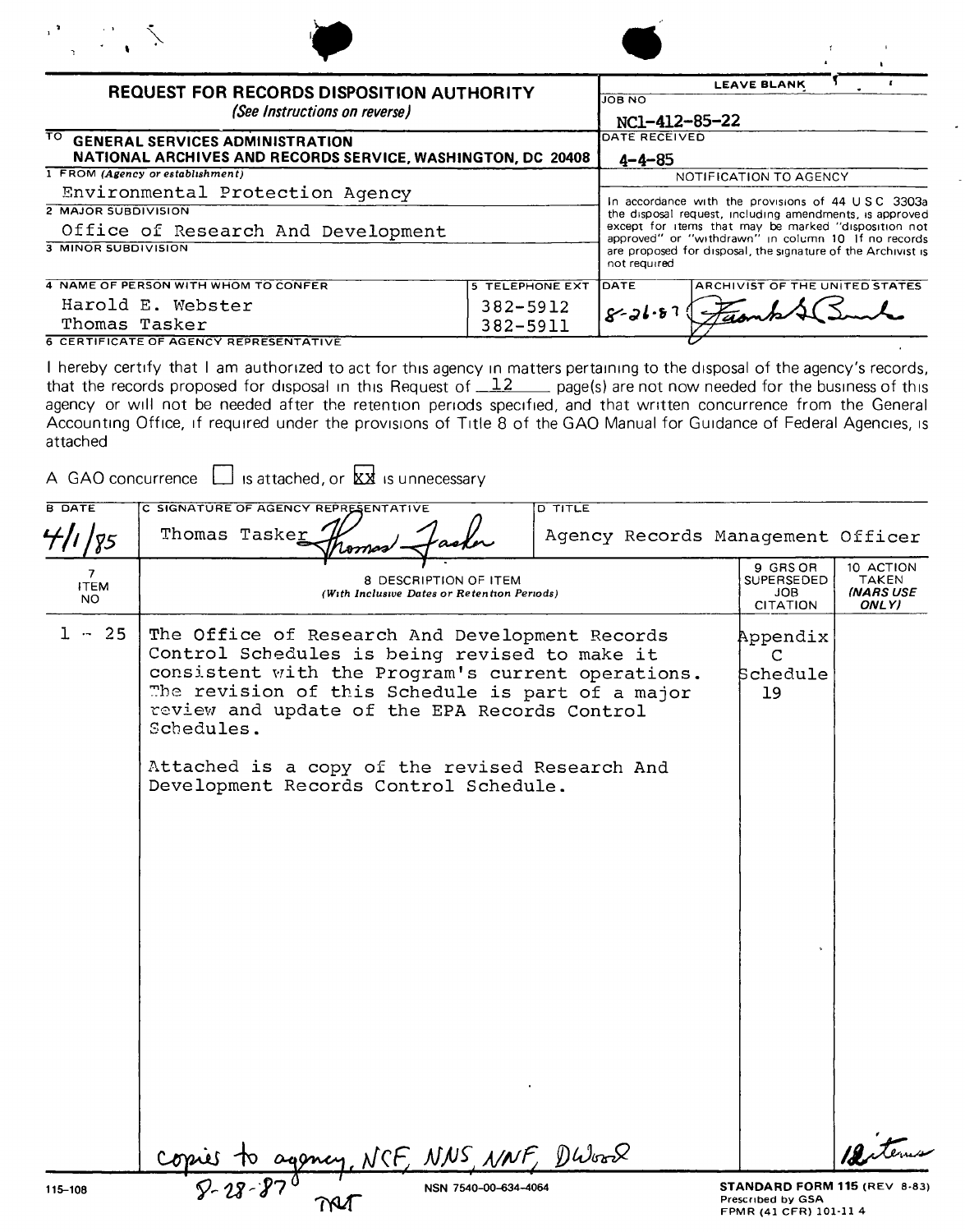|                                                                                                                                                                                                                                                                                                                                                                                                                                                                                                                                                                                                                                                                                                        | U.S. ENVIRONMENTAL PROTECTION AGENCY-RECORDS CONTROL SCHEDULES                                                                                                                                                                                                                                                               | SCHED NO |
|--------------------------------------------------------------------------------------------------------------------------------------------------------------------------------------------------------------------------------------------------------------------------------------------------------------------------------------------------------------------------------------------------------------------------------------------------------------------------------------------------------------------------------------------------------------------------------------------------------------------------------------------------------------------------------------------------------|------------------------------------------------------------------------------------------------------------------------------------------------------------------------------------------------------------------------------------------------------------------------------------------------------------------------------|----------|
| TITLE OF SCHEDULE                                                                                                                                                                                                                                                                                                                                                                                                                                                                                                                                                                                                                                                                                      | COVERAGE OF SCHEDULE                                                                                                                                                                                                                                                                                                         |          |
| RESEARCH AND DEVELOPMENT RECORDS                                                                                                                                                                                                                                                                                                                                                                                                                                                                                                                                                                                                                                                                       | APPLICABLE HEADQUARTERS OFFICE                                                                                                                                                                                                                                                                                               |          |
| <b>TEM</b><br>NAME AND DESCRIPTION OF RECORD/FILE<br>1.<br>Environmental Process and Effects Research Program Files.<br>Includes documentation related to the Agency research<br>programs concerning air, water, pesticides, hazardous<br>wastes, toxic substances and energy. Documentation relates<br>to research conducted on developing scientific and tech-<br>nological methods and data to understand, predict and<br>manage the entry, movement and fate of pollutants into<br>the environment and food chain and their effects on<br>terrestrial and aquatic organisms ecosytems. Records<br>consist of correspondence, memoranda and all supports of<br>documentation.<br>a. Official Files. | RETENTION PERIOD AND DISPOSITION<br><b>Retention: Permanent.</b><br>Disposition: Break file at end of year. Keep<br>in office for 2 years, then transfer to the<br>FRC. Keep in FRC for 8 years, then offer to<br>the National Archives.                                                                                     |          |
| B. Other Copies.<br>Environmental Enqineering and Technology Program Files.<br>Includes documentation related to the energy and industry<br>research programs of the Agency. Major files categories<br>include energy systems, energy control and conservation,<br>laboratory coordination activities. Records consist of<br>correspondence, memoranday and all supporting attachments.                                                                                                                                                                                                                                                                                                                | Retention: Retain 5 years.<br>Disposition: Break file at end of year. Keep<br>in office, destroy when 5 years old or sooner<br>if no longer needed.                                                                                                                                                                          |          |
| a. Official Files.<br>b. Other Copies.                                                                                                                                                                                                                                                                                                                                                                                                                                                                                                                                                                                                                                                                 | Retention: Permanent.<br>Disposition: Break file at end of year. Keep<br>in office for 2 years, then transfer to the<br>FRC. Keep in FRC for 8 years, then offer to<br>the National Archives.<br>Retention: Retain 5 years.<br>Disposition: Break file at end of year. Ween<br>in office, destroy when 5 years old or sooner |          |

**REAL PROPERTY** 

理論文学

 $\sim$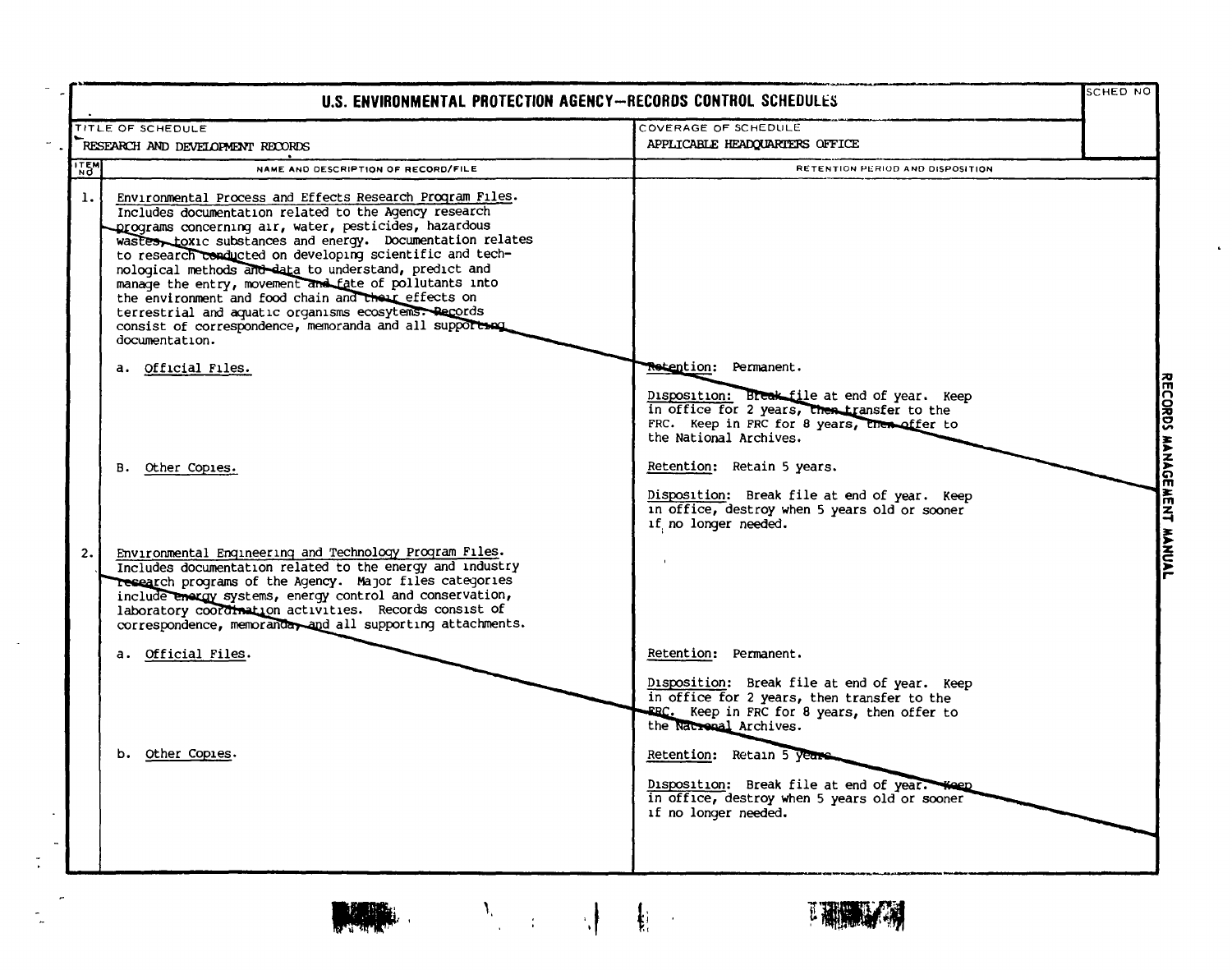| U.S. ENVIRONMENTAL PROTECTION AGENCY-RECORDS CONTROL SCHEDULES                                                                                                                                                                                                                                                                                                                                                                                                                                                                                                                                                                                                                                                   |                                                                                                                                                                                                                                                                                                                                | SCHED NO |
|------------------------------------------------------------------------------------------------------------------------------------------------------------------------------------------------------------------------------------------------------------------------------------------------------------------------------------------------------------------------------------------------------------------------------------------------------------------------------------------------------------------------------------------------------------------------------------------------------------------------------------------------------------------------------------------------------------------|--------------------------------------------------------------------------------------------------------------------------------------------------------------------------------------------------------------------------------------------------------------------------------------------------------------------------------|----------|
| TITLE OF SCHEDULE                                                                                                                                                                                                                                                                                                                                                                                                                                                                                                                                                                                                                                                                                                | COVERAGE OF SCHEDULE<br>APPLICABLE HEADQUARTERS OFFICE                                                                                                                                                                                                                                                                         |          |
| RESEARCH AND DEVELOPMENT RECORDS<br><b>TEM</b><br>NAME AND DESCRIPTION OF RECORD/FILE                                                                                                                                                                                                                                                                                                                                                                                                                                                                                                                                                                                                                            | RETENTION PERIOD AND DISPOSITION                                                                                                                                                                                                                                                                                               |          |
| 3.1<br>Acid Deposition, Environmental Monitoring, and Quality<br>Assurance Program Files. Includes documentation related<br>to the Agency research programs concerning acid deposition,<br>atmospheric processes, environmental monitoring, analytical<br>measurement techniques, quality assurance, dissemination of<br>scientific and technical information, and related areas.<br>Major files catagories Include air monitoring research,<br>acid deposition, energy related research, radiation safety<br>programs, monitoring instrumentation, and laboratory research<br>coordination activities. Records consist of correspondence,<br>memoranda, and all supporting documentation.<br>a. Official Files. | Retention: Permanent.                                                                                                                                                                                                                                                                                                          |          |
| Other Copies.<br>а.                                                                                                                                                                                                                                                                                                                                                                                                                                                                                                                                                                                                                                                                                              | Disposition Break file at end of year. Keep<br>in office for 2 years, then transfer to the<br>FRC. Keep in FRC for 8 years, then offer<br>to the National Archives.<br>Retention: Retain 5 years,<br>Disposition: Break file at end of the year.<br>Keep in office, destroy when 5 years old or<br>sooner if no longer needed. |          |
| Health Research Program Files. Includes documentation re-<br>4.<br>lated to the Agency research programs concerning the health<br>effects of various pollution categories and sources. Docu-<br>mentation covers research programs on air, water, pesti-<br>cides, radiation, toxic substances, noise, and multimedia<br>health and ecological effector Records consist of corre-<br>spondence, memoranda, and all supporting documentation.                                                                                                                                                                                                                                                                     |                                                                                                                                                                                                                                                                                                                                |          |
| a. Official Files.                                                                                                                                                                                                                                                                                                                                                                                                                                                                                                                                                                                                                                                                                               | Retention: Permanent.                                                                                                                                                                                                                                                                                                          |          |
|                                                                                                                                                                                                                                                                                                                                                                                                                                                                                                                                                                                                                                                                                                                  | Disposition: Break file at end of year.<br>Keep in office for a years, then transfer to<br>the FRC. Keep in FRC for 8 years, then offer<br>to the National Archives.                                                                                                                                                           |          |
| b. Other Copies.                                                                                                                                                                                                                                                                                                                                                                                                                                                                                                                                                                                                                                                                                                 | Retention: Retain 5 years.<br>Disposition: Break file at end of year.<br>Keep in office, destroy when 5 years old or<br>sooner if no longer needed.                                                                                                                                                                            |          |

**THE SEA** 

 $\tilde{\phantom{a}}$ 

 $\overline{a}$ 

 $\ddot{\phantom{a}}$ 

 $\frac{1}{\sqrt{2}}$ 

 $\frac{1}{2}$ 

 $\label{eq:3.1} \begin{array}{ll} \mathbb{E}\left\{ \left\{ \left\langle \mathbf{r} \right\rangle \right\} \right\} & \mathbb{E}\left\{ \left\langle \mathbf{r} \right\rangle \right\} & \mathbb{E}\left\{ \left\langle \mathbf{r} \right\rangle \right\} \right\} \\ \mathbb{E}\left\{ \left\langle \mathbf{r} \right\rangle \right\} & \mathbb{E}\left\{ \left\langle \mathbf{r} \right\rangle \right\} & \mathbb{E}\left\{ \left\langle \mathbf{r} \right\rangle \right\} \right\} \\ \mathbb{E}\left\{ \left\langle \mathbf{r} \$ 

. n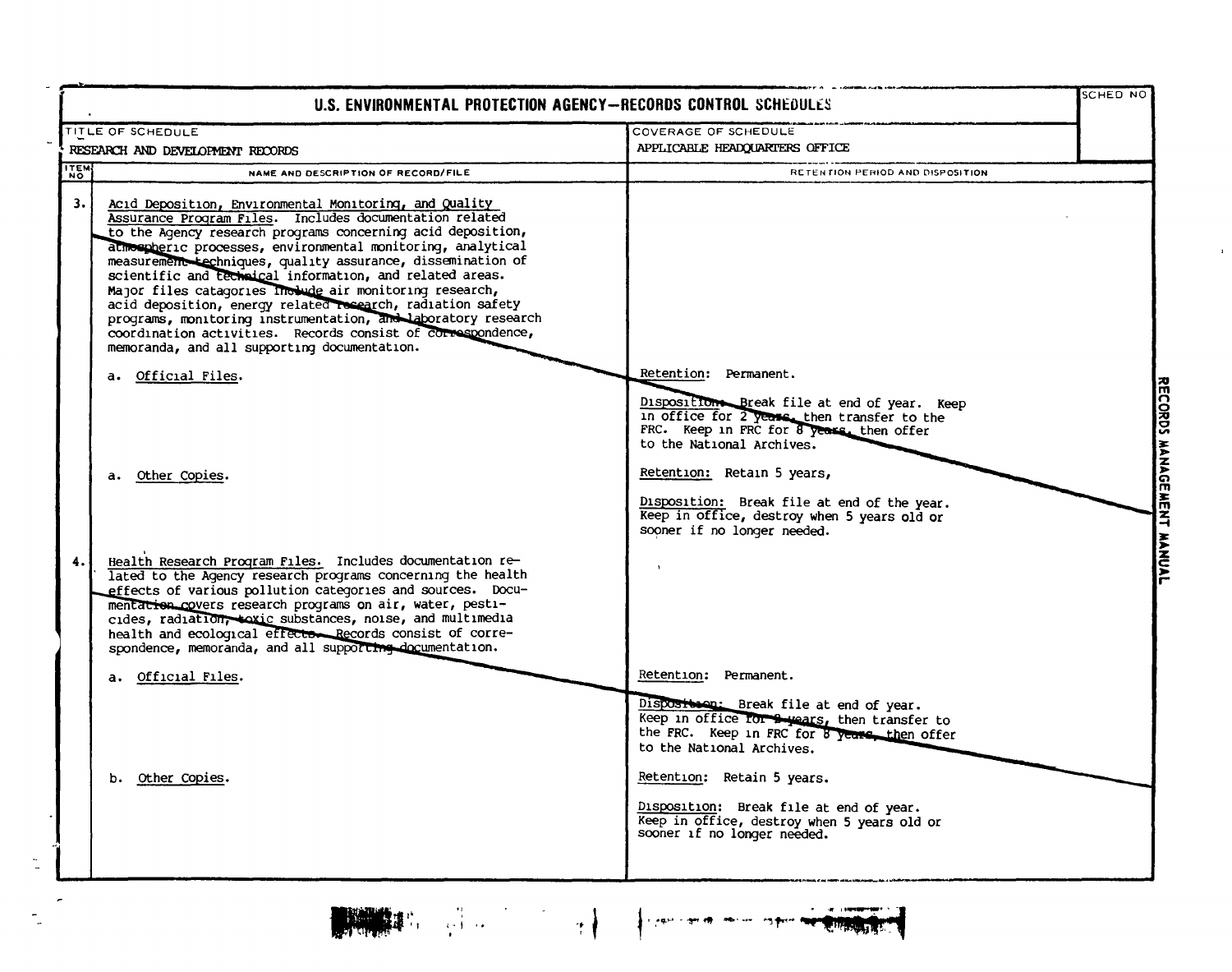|             | U.S. ENVIRONMENTAL PROTECTION AGENCY-RECORDS CONTROL SCHEDULE.                                                                                                                                                                                                                                                                                                                                                                                                                                                                                                                                                                                                                                                                                                                                                                                                                                                                                                                                                                                                                                                                                                                                                                                                                                                                                                                                                                                                                                                                                                                                 |                                                                                                                                                                           | SCHED NO |                           |
|-------------|------------------------------------------------------------------------------------------------------------------------------------------------------------------------------------------------------------------------------------------------------------------------------------------------------------------------------------------------------------------------------------------------------------------------------------------------------------------------------------------------------------------------------------------------------------------------------------------------------------------------------------------------------------------------------------------------------------------------------------------------------------------------------------------------------------------------------------------------------------------------------------------------------------------------------------------------------------------------------------------------------------------------------------------------------------------------------------------------------------------------------------------------------------------------------------------------------------------------------------------------------------------------------------------------------------------------------------------------------------------------------------------------------------------------------------------------------------------------------------------------------------------------------------------------------------------------------------------------|---------------------------------------------------------------------------------------------------------------------------------------------------------------------------|----------|---------------------------|
|             | TITLE OF SCHEDULE<br>RESEARCH AND DEVELOPMENT RECORDS                                                                                                                                                                                                                                                                                                                                                                                                                                                                                                                                                                                                                                                                                                                                                                                                                                                                                                                                                                                                                                                                                                                                                                                                                                                                                                                                                                                                                                                                                                                                          | COVERAGE OF SCHEDULE<br>APPLICABLE HEADQUARTERS OFFICE                                                                                                                    |          |                           |
| <b>ITEM</b> | NAME AND DESCRIPTION OF RECORD/FILE                                                                                                                                                                                                                                                                                                                                                                                                                                                                                                                                                                                                                                                                                                                                                                                                                                                                                                                                                                                                                                                                                                                                                                                                                                                                                                                                                                                                                                                                                                                                                            | RETENTION PERIOD AND DISPOSITION                                                                                                                                          |          |                           |
| 5.          | Health and Environmental Assessment Program Files.<br>Includes documentation related to the development of<br>health, risk, and exposure assessments; risk assessment<br>guidelines; and air and water quality criteria<br>documents used in assessing the risk of exposure to<br>hazardous pollutants. Assessment and criteria documents<br>support requlatory and enforcement decisions under the<br>several acts governing EPA (e.g., Clean Air Act; Clean<br>Water Act; Safe Drinking Water Act; Superfund Act;<br>Resource Conservation and Recovery Act; Federal Insecti-<br>cide, Fungicide, and Rodenticide Act; and Toxic Substances<br>Control Act). Documentation relates to the health and<br>environmental effects of exposure to various chemical<br>substances including carcinogenic, mutagenic, teratogenic,<br>reproductive, and other chronic effects. Records consist<br>of program office requests; scientific and technical<br>evaluations; unit risk calculations and other data<br>compilations related to scientific assessments; references,<br>studies, and other literature search materials; document<br>drafts; clearance records; peer review comments by expert<br>scientists and EPA reviewers; public comments; EPA Science<br>Advisory Board and Scientific Advisory Panel reviews,<br>meeting transcripts, and closure letters; EPA staff and<br>issue papers; published scientific reports, articiles,<br>and papers; expert witness testimony and hearing tran-<br>scripts; and other related records and supporting<br>documents.<br>a. Official Files. | Retention: Permanent.<br>Disposition: Keep in office 10 years after                                                                                                       |          | RECORDS MANAGEMENT MANUAL |
|             | b. Other Files. Records that contain Confidential<br>Business Information (CBI) or other sensitive<br>material will be handled according to the EPA<br>Records Management Manual and the various other<br>EPA manuals governing the protection of these<br>materials.                                                                                                                                                                                                                                                                                                                                                                                                                                                                                                                                                                                                                                                                                                                                                                                                                                                                                                                                                                                                                                                                                                                                                                                                                                                                                                                          | file is closed. Transfer to FRC for 20<br>years. Offer to National Archives when<br>files are 30 years old in 5 year blocks.<br>Retention: Destroy when no longer needed. |          |                           |



 $\omega$ 

 $\label{eq:3.1} \left\{ \begin{array}{c} 1 \leq i \leq n-1 \end{array} \right\} \quad \text{and} \quad \prod_{i=1}^n \left\{ \begin{array}{c} 1 \leq i \leq n-1 \end{array} \right\}.$ 

有种科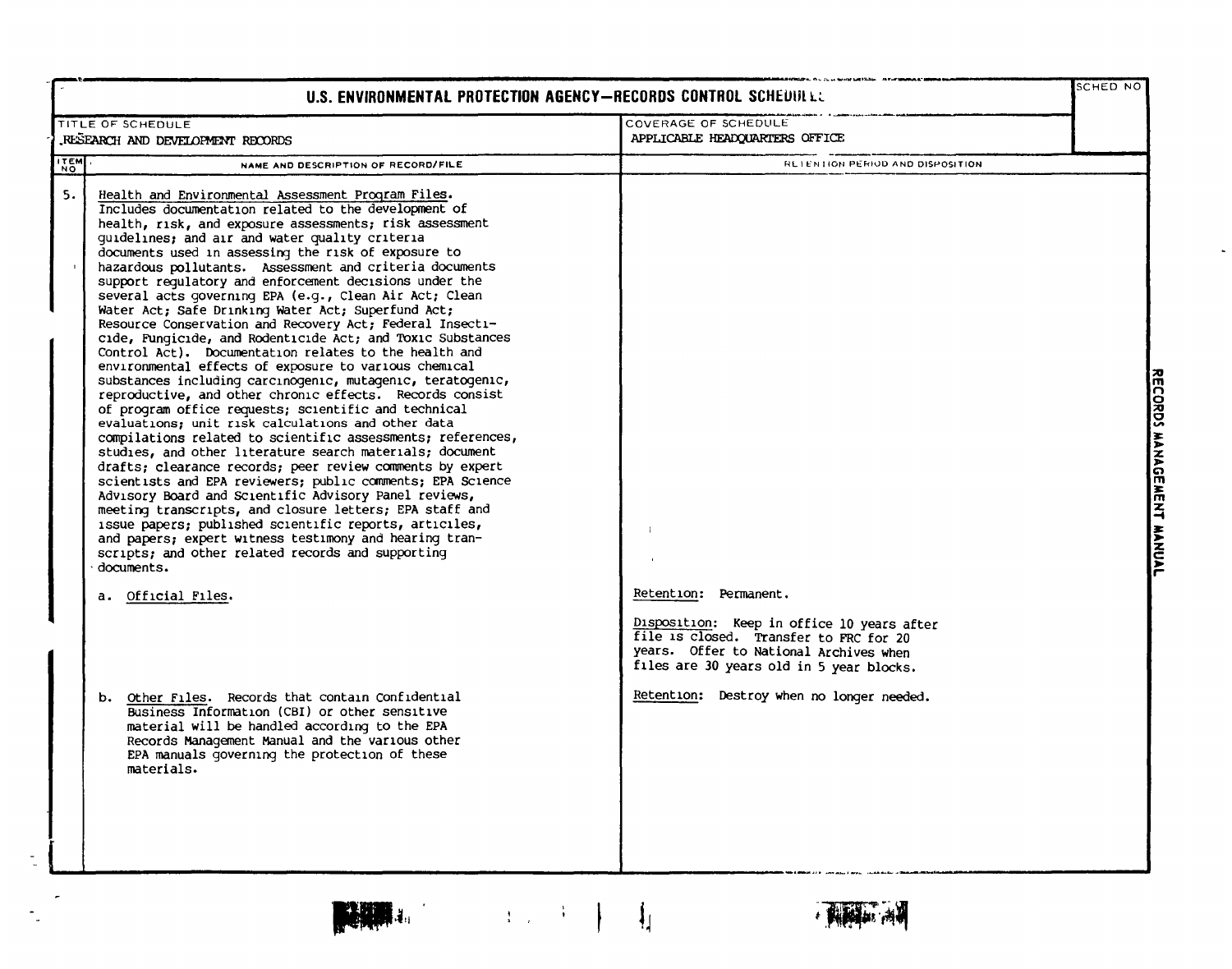|             | TITLE OF SCHEDULE                                                                                                                                                                                                                                                                                                                                                                                                                                      | COVERAGE OF SCHEDULE                                                                                                                                                                                                                  |  |
|-------------|--------------------------------------------------------------------------------------------------------------------------------------------------------------------------------------------------------------------------------------------------------------------------------------------------------------------------------------------------------------------------------------------------------------------------------------------------------|---------------------------------------------------------------------------------------------------------------------------------------------------------------------------------------------------------------------------------------|--|
|             | RESEARCH AND DEVELOPMENT RECORDS                                                                                                                                                                                                                                                                                                                                                                                                                       | APPLICABLE HEADQUARTERS OFFICE                                                                                                                                                                                                        |  |
| <b>ITEM</b> | NAME AND DESCRIPTION OF RECORD/FILE                                                                                                                                                                                                                                                                                                                                                                                                                    | RETENTION PERIOD AND DISPOSITION.                                                                                                                                                                                                     |  |
| 6. I        | Controlled and Major Correspondence of the Assistant<br>Administrator or Deputy, Office of Research and Development.<br>Includes copies of controlled and major correspondence<br>signed by the Assistant Administrator or Deputy. The<br>correspondence significantly documents the program<br>activities and was processed under special handling<br>control procedures because of the importance of the<br>letters or time requirements of replies. | Retention: Permanent.<br>Disposition: Break file at end of year. Keep<br>in office current plus 1 additional year, then<br>transfer to the FRC. Keep in FRC for 10 years,<br>then offer to the National Archives in 5 year<br>blocks. |  |
| 7. I        | Research Program Management Files. Includes documenta-<br>tion related to ORD budget, program planning/review/<br>integration coordination, technical information transfer,<br>resource management, policy development, and administrative<br>operations.                                                                                                                                                                                              |                                                                                                                                                                                                                                       |  |
|             | a. Official Files.                                                                                                                                                                                                                                                                                                                                                                                                                                     | Retention: Permanent.                                                                                                                                                                                                                 |  |
|             | b. Other Copies.                                                                                                                                                                                                                                                                                                                                                                                                                                       | Disposition: Break file at end of year. Keep<br>in office for 2 years, then transfer to the FRC.<br>Keep in FRC for 8 years, then offer to the<br>National Archives in 5 year blocks.<br>Retention: Retain 5 years.                   |  |
|             |                                                                                                                                                                                                                                                                                                                                                                                                                                                        | Disposition: Break file at end of year. Keep<br>in office, destroy when 5 years old or sconer<br>if no longer needed.                                                                                                                 |  |
| 8.          | Legislative and Legal File. Includes documentation related<br>to the legislative and legal activities of the research and<br>development programs. Records consist of correspondence,<br>and memoranda conserning laws and proposed bills, rules,<br>standards, regulations, hearings, reports to congress, legal<br>decisions, opinions, and other related records.                                                                                   |                                                                                                                                                                                                                                       |  |
|             | a. Official Files.                                                                                                                                                                                                                                                                                                                                                                                                                                     | <del>Rotentio</del> n: Retain 10 years.<br>Disposition: Break file at end of year in which<br>activity terminates. Keep in office for 2 years,<br>then transfer to the FRC. Destroy when 10 years<br>old.                             |  |
|             |                                                                                                                                                                                                                                                                                                                                                                                                                                                        |                                                                                                                                                                                                                                       |  |

 $\mathcal{A}_2$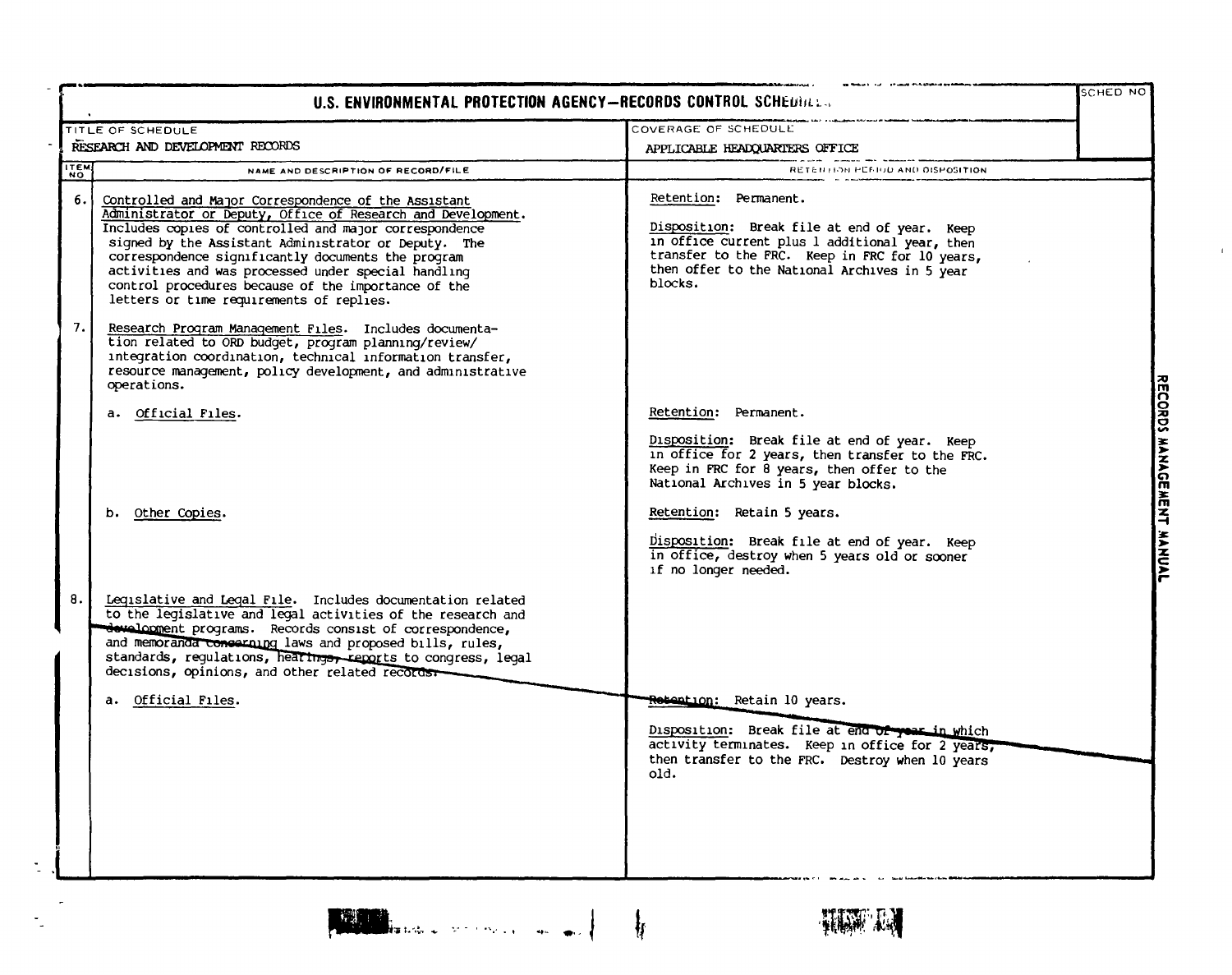|             | U.S. ENVIRONMENTAL PROTECTION AGENCY-RECORDS CONTROL SCHEDGE                                                                                                                                                                                                                                                                                                                                                                                                                                                                                               |                                                                                                                                                                  | SCHED NO |
|-------------|------------------------------------------------------------------------------------------------------------------------------------------------------------------------------------------------------------------------------------------------------------------------------------------------------------------------------------------------------------------------------------------------------------------------------------------------------------------------------------------------------------------------------------------------------------|------------------------------------------------------------------------------------------------------------------------------------------------------------------|----------|
|             | <b>TITLE OF SCHEDULE</b>                                                                                                                                                                                                                                                                                                                                                                                                                                                                                                                                   | COVERAGE OF SCHEDULL                                                                                                                                             |          |
|             | RESEARCH AND DEVELOPMENT RECORDS                                                                                                                                                                                                                                                                                                                                                                                                                                                                                                                           | APPLICABLE HEADQUARTERS OFFICE                                                                                                                                   |          |
| <b>ITEM</b> | NAME AND DESCRIPTION OF RECORD/FILE                                                                                                                                                                                                                                                                                                                                                                                                                                                                                                                        | RETENTION PLETOD AND DISPOSITION                                                                                                                                 |          |
|             | <del>b. Other Co</del> pies                                                                                                                                                                                                                                                                                                                                                                                                                                                                                                                                | Retention: Retain 3 years.                                                                                                                                       |          |
|             |                                                                                                                                                                                                                                                                                                                                                                                                                                                                                                                                                            | <b>Disposition:</b> Break file at end of year in which<br>activity terminates. Keep in office for 3 years,<br>then destroy.                                      |          |
|             | Standards and Requiations Review and Comments Files.<br>Includes reviews and comments on proposed rules generated                                                                                                                                                                                                                                                                                                                                                                                                                                          | Retention: Retain 10 years.                                                                                                                                      |          |
|             | by working groups in the various program offices of the<br>Agency. Records consist of copies of the proposed<br>standards, regulations, guidelines, copies of clearance<br>records, copies of comments by research and development<br>program and staff offices, and other related records.                                                                                                                                                                                                                                                                | Disposition: Break file upon publication of<br>final rule in rederal Register. Reep in office<br>1 year, then transfer to the FRC. Destroy<br>when 10 years old. |          |
| 10.         | Program Management Files. Includes documentation related<br>to the management and administrative support activities<br>of the several research and development programs. Docu-<br>mentation covers budget and finance; communications and<br>and records; grants, contracts, and interagency agreements;<br>facilities management; management of technical publications<br>and information; procurement: personnel management; and<br>other management and administrative activities. Records<br>consist of correspondence, memoranda, supporting documen- |                                                                                                                                                                  |          |
|             | tation, reports, and other related records.<br>a. Official Files.                                                                                                                                                                                                                                                                                                                                                                                                                                                                                          | Retention: Retain 10 years.                                                                                                                                      |          |
|             |                                                                                                                                                                                                                                                                                                                                                                                                                                                                                                                                                            | Disposition: Break file at end of year in which<br>activity terminates. Resp in office 2 years,<br>then transfer to the FRC. Destroy when 10 years<br>old.       |          |
|             | b.<br>Other Copies.                                                                                                                                                                                                                                                                                                                                                                                                                                                                                                                                        | Retention: Retain 5 years.                                                                                                                                       |          |
|             |                                                                                                                                                                                                                                                                                                                                                                                                                                                                                                                                                            | Disposition: Break file at end of year in which<br>activity terminates. Keep in office, destroy<br>when 5 years old or sooner if no longer needed.               |          |
|             |                                                                                                                                                                                                                                                                                                                                                                                                                                                                                                                                                            |                                                                                                                                                                  |          |
|             |                                                                                                                                                                                                                                                                                                                                                                                                                                                                                                                                                            |                                                                                                                                                                  |          |
|             |                                                                                                                                                                                                                                                                                                                                                                                                                                                                                                                                                            |                                                                                                                                                                  |          |

n Ē

 $\cdot$ 

 $\bullet$ 

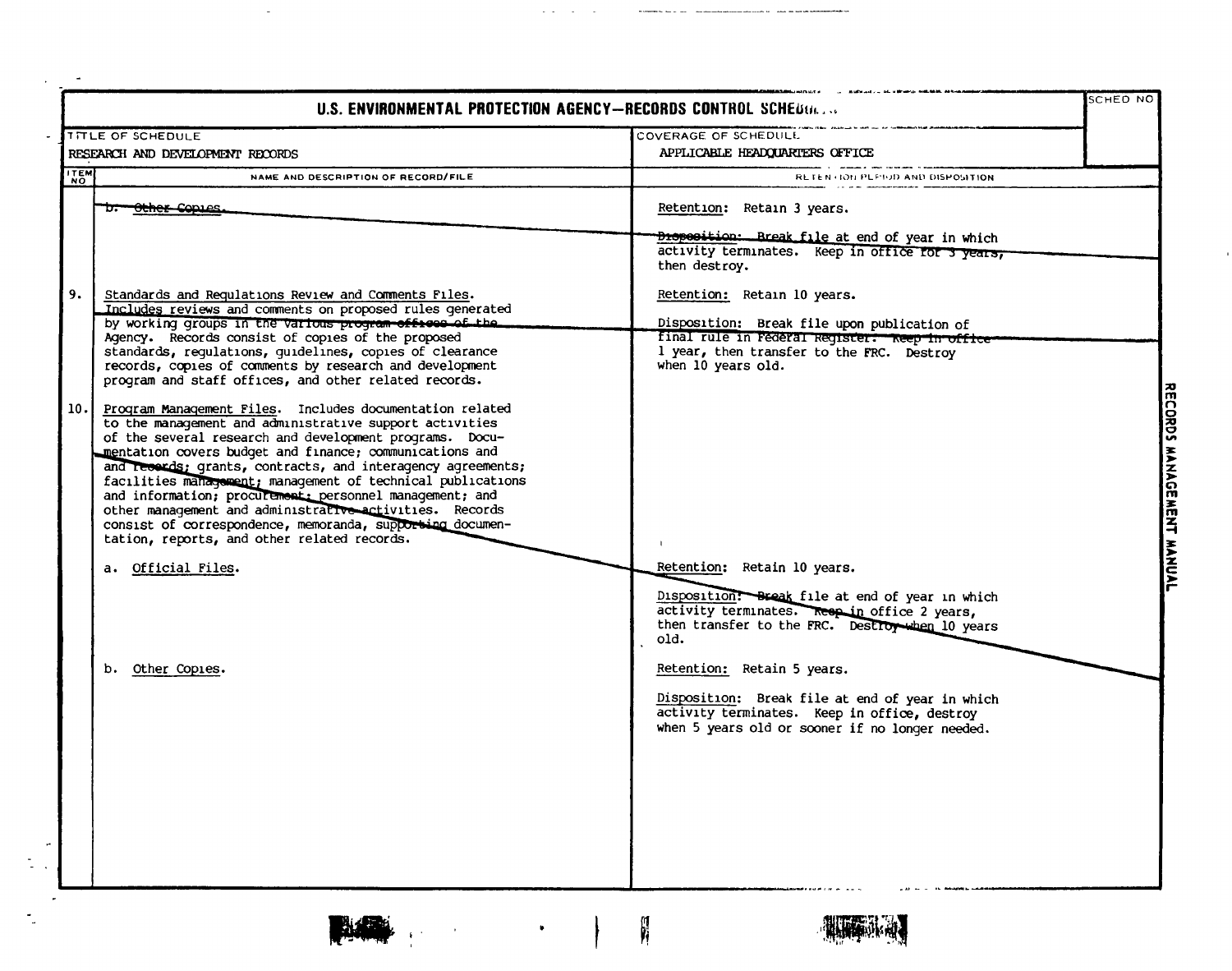| <b>TITLE OF SCHEDULE</b>                                                                                                                                                                                                                                                                                                                                                                                                                                                                                                                                                                                                                                                                                                                                                                                                                                                                                                                                                                                                                                                                                              | COVERAGE OF SCHEDUI E                                                                                                                                                                                                                                                                                                                                 |  |
|-----------------------------------------------------------------------------------------------------------------------------------------------------------------------------------------------------------------------------------------------------------------------------------------------------------------------------------------------------------------------------------------------------------------------------------------------------------------------------------------------------------------------------------------------------------------------------------------------------------------------------------------------------------------------------------------------------------------------------------------------------------------------------------------------------------------------------------------------------------------------------------------------------------------------------------------------------------------------------------------------------------------------------------------------------------------------------------------------------------------------|-------------------------------------------------------------------------------------------------------------------------------------------------------------------------------------------------------------------------------------------------------------------------------------------------------------------------------------------------------|--|
| RESEARCH AND DEVELOPMENT RECORDS                                                                                                                                                                                                                                                                                                                                                                                                                                                                                                                                                                                                                                                                                                                                                                                                                                                                                                                                                                                                                                                                                      | APPLICABLE HEADQUARTERS OFFICE                                                                                                                                                                                                                                                                                                                        |  |
| ITEM<br>NAME AND DESCRIPTION OF RECORD/FILE                                                                                                                                                                                                                                                                                                                                                                                                                                                                                                                                                                                                                                                                                                                                                                                                                                                                                                                                                                                                                                                                           | REAT IT HOR PLADD APD DISPOSITION                                                                                                                                                                                                                                                                                                                     |  |
| 11. <br>Research Project Case Files--Grants, Contracts, Coopera-<br>tive and Inter-Agency Agreements. Includes case files of<br>all research projects conducted for EPA by outside con-<br>tractors, grantees, or other Federal agencies. Grant<br>fites include proposals, applications, relevance reviews,<br>decision memos, offer or award and modifications, funding<br>orders, commitment notices, grant agreement, cost advisory<br>reports, progress reports, and related correspondence.<br>Contract files include procurement request, environmental<br>reviews, "procurement request rationale checklist,"<br>impact statements, funding increments/modifications,<br>correspondence, and other related records. Cooperative<br>and Interagency agreement files include copy of agreement,<br>project summary sheets, correspondence, vouchers and<br>reports.<br>a. Files Maintained by Project Officers. In addition to<br>contents listed above, files also include site visit and<br>trip reports, telephone memos, and other records related<br>to the day-to-day management of the research project. | Retention: Retain 4 years.<br>Disposition: Break file upon termination or<br>closeout of the projects and resolution of any<br>audit findings. Transfer all required docu-<br>mentation to the official file maintained by<br>the grant of contracting office. Keep in office<br>for 6 months, then transfer to the FRC. Destroy<br>when 4 years old. |  |
| b. Files Maintained by Headquarters Program Operations<br>Office. Includes reference copies of research project<br>case files used by laboratory program management staff<br>to monitor the status of all extramural projects and to<br>provide administrative support for the project officers.<br>c. Rejected Proposal File. Includes research project<br>proposals that have not been awarded or funded.                                                                                                                                                                                                                                                                                                                                                                                                                                                                                                                                                                                                                                                                                                           | Retention: Retain 1 year.<br>Disposition: Break file upon termination<br>closeout of the projects. Keep in office 1 years<br>then destroy.<br>Retention: Retain 1 year.<br>Disposition: Break file upon rejection of pro-<br>posals. Keep in office for 1 year, then destroy.                                                                         |  |



 $\tilde{\mathbb{Z}}$ 



 $\frac{1}{2}$ 

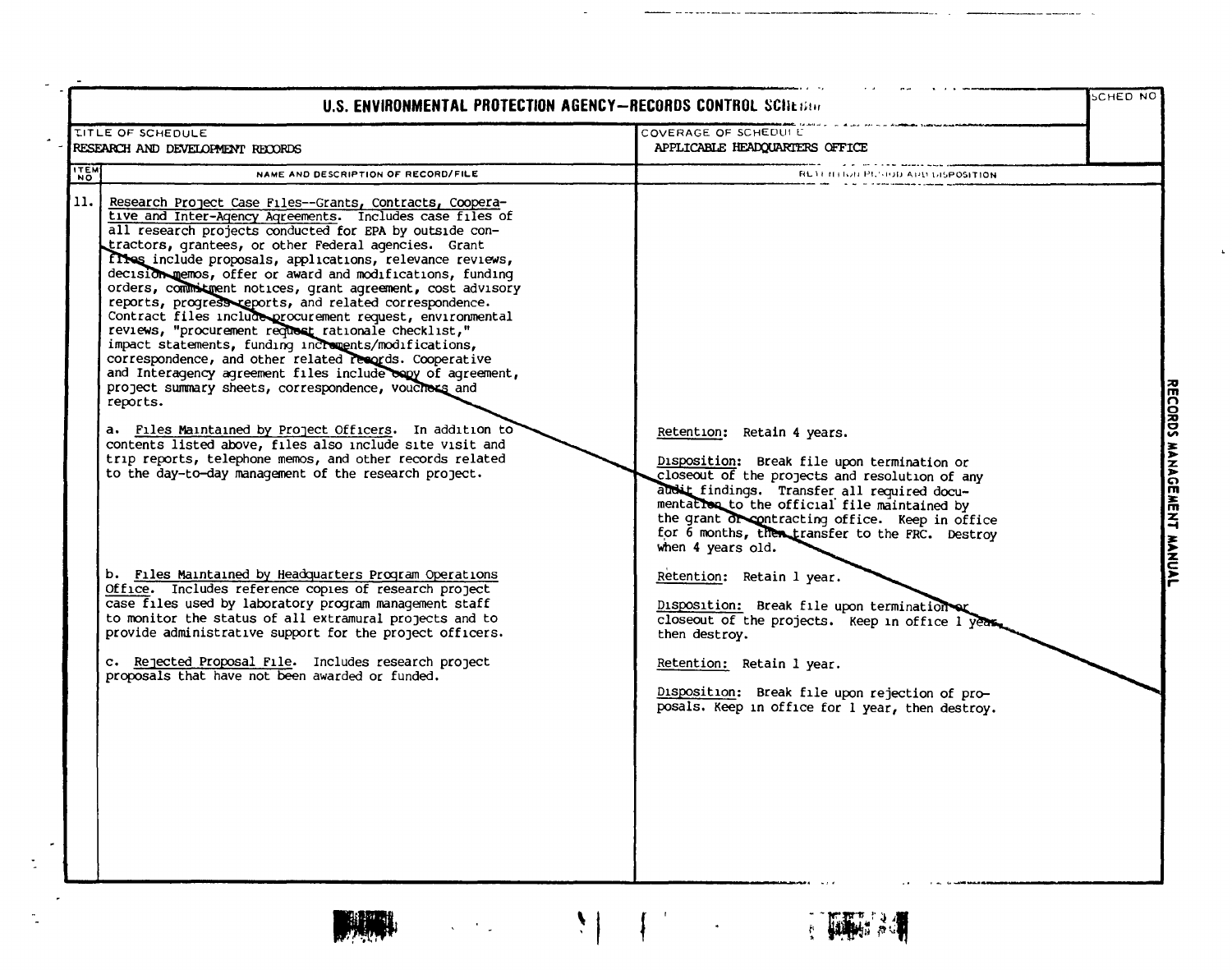|             |                                                                                                                                                                                                                                                                                                                                                                                                                                                                                                         | U.S. ENVIRONMENTAL PROTECTION AGENCY-RECORDS CONTROL SCHLL                                                                                                                                                                                                                                                                                                                                                                                                                                                                                  |  |
|-------------|---------------------------------------------------------------------------------------------------------------------------------------------------------------------------------------------------------------------------------------------------------------------------------------------------------------------------------------------------------------------------------------------------------------------------------------------------------------------------------------------------------|---------------------------------------------------------------------------------------------------------------------------------------------------------------------------------------------------------------------------------------------------------------------------------------------------------------------------------------------------------------------------------------------------------------------------------------------------------------------------------------------------------------------------------------------|--|
|             | TITLE OF SCHEDULE                                                                                                                                                                                                                                                                                                                                                                                                                                                                                       | COVERAGE OF SCHEDUIT                                                                                                                                                                                                                                                                                                                                                                                                                                                                                                                        |  |
|             | RESEARCH AND DEVELOPMENT RECORDS                                                                                                                                                                                                                                                                                                                                                                                                                                                                        | APPLICABLE HEADQUARTERS OFFICE                                                                                                                                                                                                                                                                                                                                                                                                                                                                                                              |  |
| <b>ITEM</b> | NAME AND DESCRIPTION OF RECORD/FILE                                                                                                                                                                                                                                                                                                                                                                                                                                                                     | RUTERED BE READ AND DISPOSITION.                                                                                                                                                                                                                                                                                                                                                                                                                                                                                                            |  |
| 12.         | Laboratory Activity Report File. Includes monthly or<br>quarterly activity reports from the several environmental<br>research laboratories and associated field stations to<br>their responsible Headquarters program offices. These<br>reports show program activity not reflected in the<br>Planned Program Accomplishments and Project Descriptions.<br>Records consist of the reports, related correspondence, or<br>other supporting documentation.                                                | Retention: Retain 3 years.<br>Disposition: Break file at end of year. Keep<br>in office for 3 years, then destroy.                                                                                                                                                                                                                                                                                                                                                                                                                          |  |
| 13.         | Stategic Environmental Assessment System File, 1972-1976.<br>A computer modeling or simulation system which manipulates<br>economic and environmental data to generate forecasts on<br>the impact of environmental quality levels on economic,<br>sociological, energy and ecological conditions.                                                                                                                                                                                                       | Retention:<br>a. Printed Research Reports. Retain 15 years.<br>b. Computer Printouts. Retain 5 years.<br>c. Tapes/Disks. Retain current plus last<br>2 tape disks.<br>Disposition:<br>a. Princed Pesearch Reports. Break file at<br>end of year. Keep In office for 5 years, then<br>transfer to the FRC. Destroy when 15 years<br>old.<br>b. Computer Printouts. Break file every update<br>cycle. Keep in office for 5 years, then destroy.<br>c. Tapes/Disks. Break file after completion<br>of reports. Keep in office until 3rd update |  |
| 14.1        | Water Supply Laboratory Certification Program File.<br>Includes documentation used to develop evaluation pro-<br>cedures and quality assurance criteria-for all laboratory<br>analyzing public drinking water. Records consist of docu-<br>mentation related to developing a procedures manual for<br>laboratory certification, comments on the certification<br>procedures for states, other government agencies, and<br>private groups, minutes of work group meetings, and<br>other related records. | cycle, then erase.<br>Retention: Retain 3 years.<br>Disposition: Break file upon completion of<br>project. Keep in office for 3 years, then<br>destroy.                                                                                                                                                                                                                                                                                                                                                                                     |  |

 $\hat{\mathcal{A}}$ 

 $\mathbf{L}$ 

 $\dot{\Sigma}$ 

 $\tilde{\mathbb{Z}}$ 

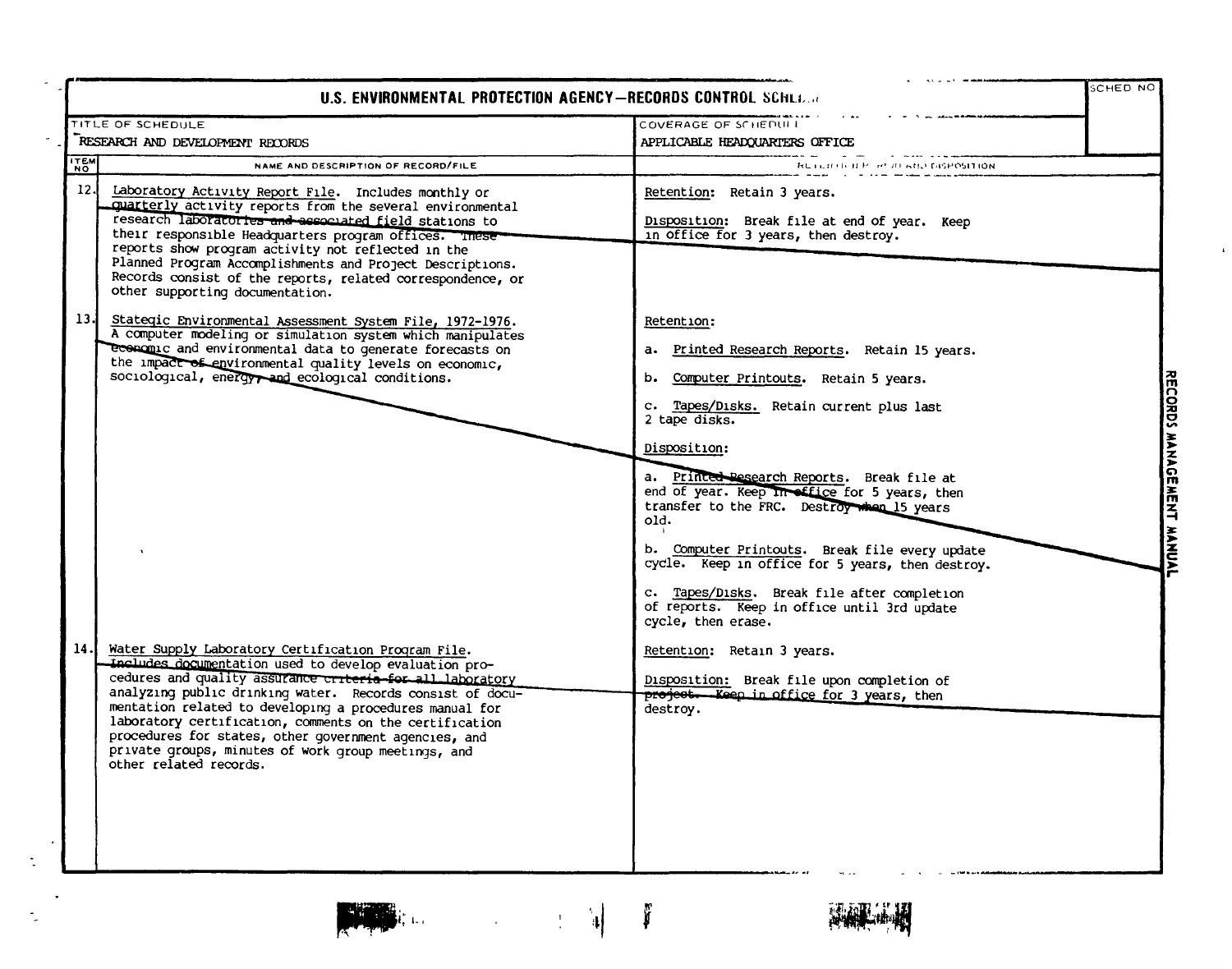|             | U.S. ENVIRONMENTAL PROTECTION AGENCY-RECORDS CONTROL SCHEBERTS                                                                                                                                                                                                                                                                                                                                                                                                 |                                                                                                                                                                                                |  |
|-------------|----------------------------------------------------------------------------------------------------------------------------------------------------------------------------------------------------------------------------------------------------------------------------------------------------------------------------------------------------------------------------------------------------------------------------------------------------------------|------------------------------------------------------------------------------------------------------------------------------------------------------------------------------------------------|--|
|             | <b>LITLE OF SCHEDULE</b>                                                                                                                                                                                                                                                                                                                                                                                                                                       | COVERAGE OF SCHEDULL                                                                                                                                                                           |  |
|             | RESEARCH AND DEVELOPMENT RECORDS                                                                                                                                                                                                                                                                                                                                                                                                                               | APPLICABLE HEADQUARTERS OFFICE                                                                                                                                                                 |  |
| <b>ITEM</b> | NAME AND DESCRIPTION OF RECORD/FILE                                                                                                                                                                                                                                                                                                                                                                                                                            | RETER THIRD OF AND DISPOSITION                                                                                                                                                                 |  |
| 15.1        | Speeches by Office Director or Staff. Speeches prepared<br>for delivery at civic functions and professional con-<br>ferences and meetings.                                                                                                                                                                                                                                                                                                                     | <b>Retention:</b><br>a. Record Copy. Permanent.<br>b. Information Copies. Retain 1 year.                                                                                                       |  |
|             |                                                                                                                                                                                                                                                                                                                                                                                                                                                                | Disposition:<br>a. Record Copy. Break file annually. Keep in<br>office 5 years, then transfer to the FRC. Keep<br>in FRC for 5 years, then offer to the National<br>Archives in 5 year blocks. |  |
|             |                                                                                                                                                                                                                                                                                                                                                                                                                                                                | b. Information Copies. Destroy when 1 year<br>old or sooner if no longer needed.                                                                                                               |  |
| 16.         | Environmental Research Topics Reference Files. Includes<br>subject files on topics being researched or proposed for<br>research. Topics include various pollutants, sources.<br>control strategies or monitoring techniques, such as photo-<br>chemical oxidants, fluorocarbons, analytical standardiza-<br>tion, and other subjects or topics. Records consist of<br>copies of technical publications, reports, correspondence,<br>and other related records. | Retention: As below.<br>Disposition: Review files in office annually.<br>Reep records of continuing reference value and<br>destroy other materials.                                            |  |
| 17.         | Conferences, Seminars, Associations, and Societies Files.<br>Includes records related to research and development staff<br>member participation in professional associations.<br>societies, and related groups. Records consist of con-<br>ference literature, trip reports, meeting agendas, copies<br>of papers presented, and other related records.                                                                                                        | Retention: Retain 2 years.<br>Disposition: Break file at end of year. Keep<br>in office for 2 years, then destroys                                                                             |  |
| 18.         | Environmental Impact Statements Review and Comment File.<br>Includes reference copies of reviews and comments on<br>draft and final environmental impact statements prepared-<br>either in-house or by other agencies.                                                                                                                                                                                                                                         | Retention: Retain 5 years.<br><u> Dismosition: Break file at end of year, Keep</u><br>in office for 2 years, then transfer to the                                                              |  |
|             |                                                                                                                                                                                                                                                                                                                                                                                                                                                                | FRC. Destroy when 5 years old.                                                                                                                                                                 |  |





 $\label{eq:3.1} \frac{1}{\sqrt{2}}\left(\frac{1}{\sqrt{2}}\right)^{2}=\frac{1}{\sqrt{2}}\left(\frac{1}{\sqrt{2}}\right)^{2}$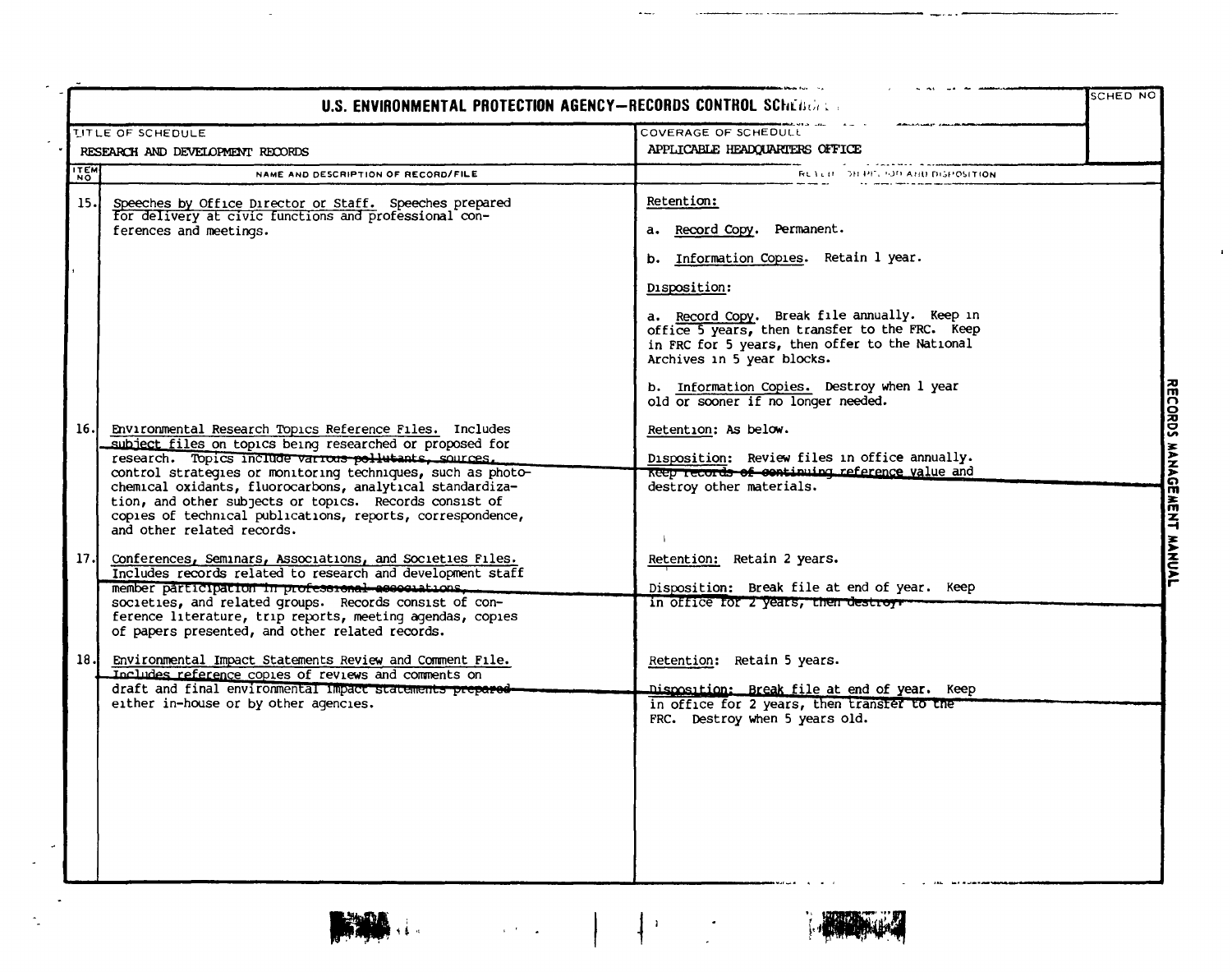|             | U.S. ENVIRONMENTAL PROTECTION AGENCY-RECORDS CONTROL SCIN CO                                                                                                                                                                                                                                                                                                                                                                                                                                                     | SCHED NO                                                                                                                                                                       |                                     |
|-------------|------------------------------------------------------------------------------------------------------------------------------------------------------------------------------------------------------------------------------------------------------------------------------------------------------------------------------------------------------------------------------------------------------------------------------------------------------------------------------------------------------------------|--------------------------------------------------------------------------------------------------------------------------------------------------------------------------------|-------------------------------------|
|             | <b>ITLE OF SCHEDULE</b><br>RESEARCH AND DEVELOPMENT RECORDS                                                                                                                                                                                                                                                                                                                                                                                                                                                      | COVERAGE OF SCHEDUIL<br>APPLICABLE HEADQUARTERS OFFICE                                                                                                                         |                                     |
| <b>ITEM</b> | NAME AND DESCRIPTION OF RECORD/FILE                                                                                                                                                                                                                                                                                                                                                                                                                                                                              | THE THE RESIDENCE OF A GP DICK CSITION.                                                                                                                                        |                                     |
| 19.1        | Information and Publication Files. Includes copies of<br>Tequests for technical publications and research reports<br>produced or coordinated by the several research and<br>development programs and laboratories. Records consist<br>of letters requesting the materials, response letters,<br>or other records showing action taken on the request.                                                                                                                                                            | Retention: Retain 1 year.<br>Disposition: Break file at end of year. Keep<br>in office for 1 year, then destroy.                                                               |                                     |
| 20.         | General Correspondence Files. These are chronologically<br>arranged file copies of letters and memoranda signed by<br>the ORD Assistant Administrator or his deputy. The com-<br>plete documentation on individual transactions is main-<br>tained in the official files of the appropriate ORD action<br>officer.                                                                                                                                                                                               | Retention: Retain 5 years.<br>Disposition: Break file annually. Retain in<br>office 5 years, then destroy.                                                                     |                                     |
| 21.         | Office of Research and Development Information System.<br>This automated system contains ORD research project<br>descriptions, program documentation and detailed budge-<br>tary information on all ORD projects undertaken through-<br>out the Agency. Also included are planned program<br>accomplishments (PPA) descriptions over and above the<br>projects. The information contained on the system is<br>useful for management not only during the budgetary year<br>but provides some trend analysis, etc. | Retention: As below.<br>Disposition: Destroy information when provided administrative                                                                                          | <b>RECORDS</b><br>MANAGEMENT MANUAL |
| 22.1        | Correspondence Control File. Copies of correspondence<br>maintained by the Correspondence Unit in the ORD<br>Assistant Administrator's Office used primarily for<br>reference and to control responses on incoming corre-<br>spondence. This file duplicates in part the official<br>files maintained in the ORD operating offices responsible<br>for the actions taken, but is arranged alphabetically<br>by office rather than by the related subject area.                                                    | Retention: Retain 5 years.<br>Disposition: Break file annually. Retain in<br>office for 5 years then destroy.                                                                  |                                     |
| 23.1        | Freedom of Information Responses File. Includes copies of<br>incoming requests for information under the Freedom of<br>Information Act, copies of replies, and copies of any in-<br>teragency memoranda concerning the request.<br>Note: this file does not contain the Program's official<br>record of information being requested.                                                                                                                                                                             | Retention: Retain 2 years.<br>Disposition: Break file at end of year. Keep<br>in office current plus 1 additional year, then<br>transfer to the FRC. Destroy when 2 years old. |                                     |



 $\mathcal{A}$  $\mathcal{A}$ 

 $\bar{z}$ 

 $\ddot{\phantom{0}}$ 

 $\mathbb{Z}^{\mathbb{Z}}$  .

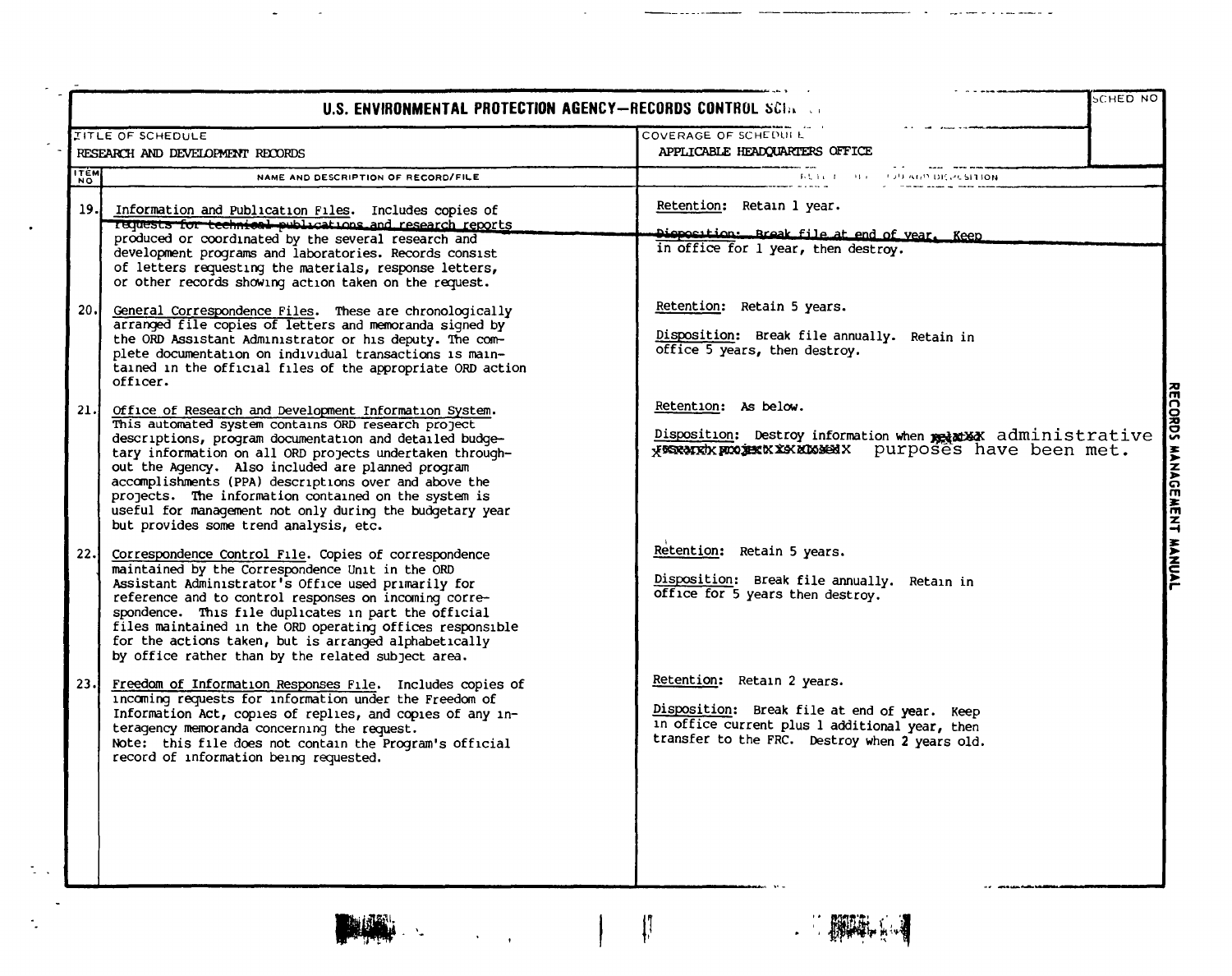|            | U.S. ENVIRONMENTAL PROTECTION AGENCY-RECORDS CONTROL SCI.                                                                                                                                                                                                                                                                                                                                                                                                                                |                                                                                                                                                                                                                 | <b>SCHED NO</b>                  |
|------------|------------------------------------------------------------------------------------------------------------------------------------------------------------------------------------------------------------------------------------------------------------------------------------------------------------------------------------------------------------------------------------------------------------------------------------------------------------------------------------------|-----------------------------------------------------------------------------------------------------------------------------------------------------------------------------------------------------------------|----------------------------------|
|            | TITLE OF SCHEDULE                                                                                                                                                                                                                                                                                                                                                                                                                                                                        | COVERAGE OF SCHEDULE                                                                                                                                                                                            |                                  |
|            | RESEARCH AND DEVELOPMENT RECORDS                                                                                                                                                                                                                                                                                                                                                                                                                                                         | APPLICABLE HEADQUARTERS OFFICE                                                                                                                                                                                  |                                  |
| <b>HEN</b> | NAME AND DESCRIPTION OF RECORD/FILE                                                                                                                                                                                                                                                                                                                                                                                                                                                      | The district of the first<br><b>BUILD DE POSITION</b>                                                                                                                                                           |                                  |
| 24.        | Planned Program Accomplishments, Project Descriptions<br>and Output Plans. Includes planning documents used<br>to allocate resources to the research laboratories and<br>Headquarters offices, to list objectives and key outputs<br>and to set farth plans for accomplishing the objectives<br>and outputs.                                                                                                                                                                             |                                                                                                                                                                                                                 |                                  |
|            | a. Official Files.                                                                                                                                                                                                                                                                                                                                                                                                                                                                       | Retention: Permanent.                                                                                                                                                                                           |                                  |
|            | b. Other Copies.                                                                                                                                                                                                                                                                                                                                                                                                                                                                         | Disposition: Break file at end of year.<br>Keep in office for 5 years, then transfer to<br>the FRC. Keep in the FRC Tor 10 years, then<br>offer to the National Archives.<br>Retention: Retain 5 years.         | 祒<br>o                           |
|            |                                                                                                                                                                                                                                                                                                                                                                                                                                                                                          | Disposition: Break file at end of fiscal<br>year. Keep in office for 5 years, then destroy.                                                                                                                     | 경<br>Ū                           |
| 25.        | International Activities and Agreements File. Includes<br>record copies of documentation related to the international<br>activities of the Agency's research and development programs.<br>Records consist of bilateral and cooperative research agree-<br>ments and supporting documentation, conference and symposia<br>materials, and records related to multilateral organizations<br>such as the United Nations Environmental Program, the World<br>Health Organization, and others. |                                                                                                                                                                                                                 | <b>HANAG</b><br>п<br><b>WENT</b> |
|            | a. Official Copies. (Records arranged alphabetically by<br>name of program, organization, or agreement.)                                                                                                                                                                                                                                                                                                                                                                                 | Retention: Permanent.<br>Disposition: Break file upon termination of                                                                                                                                            |                                  |
|            |                                                                                                                                                                                                                                                                                                                                                                                                                                                                                          | agreement or at end of year in which agree-<br>Keep in office for 2 years, then transfer to<br>the FRC. Keep in FRC for 20 years, then offer<br>to the National Archives.                                       |                                  |
|            | b. Other Copies.                                                                                                                                                                                                                                                                                                                                                                                                                                                                         | Retention: Retain 5 years.<br>Disposition: Break file upon termination of<br>agreement or at end of year, as appropriate.<br>Keep in office for 2 years, then transfer to<br>the FRC. Destroy when 5 years old. |                                  |
|            |                                                                                                                                                                                                                                                                                                                                                                                                                                                                                          |                                                                                                                                                                                                                 |                                  |

 $\label{eq:2} \mathcal{F} = \frac{1}{2} \sum_{i=1}^n \mathcal{F}_i \left[ \mathcal{F}_i \left( \mathcal{F}_i \right) \right] \mathcal{F}_i \left( \mathcal{F}_i \right) \mathcal{F}_i \left( \mathcal{F}_i \right)$ 

**TANK** 

 $\sim$ 

 $\sim$